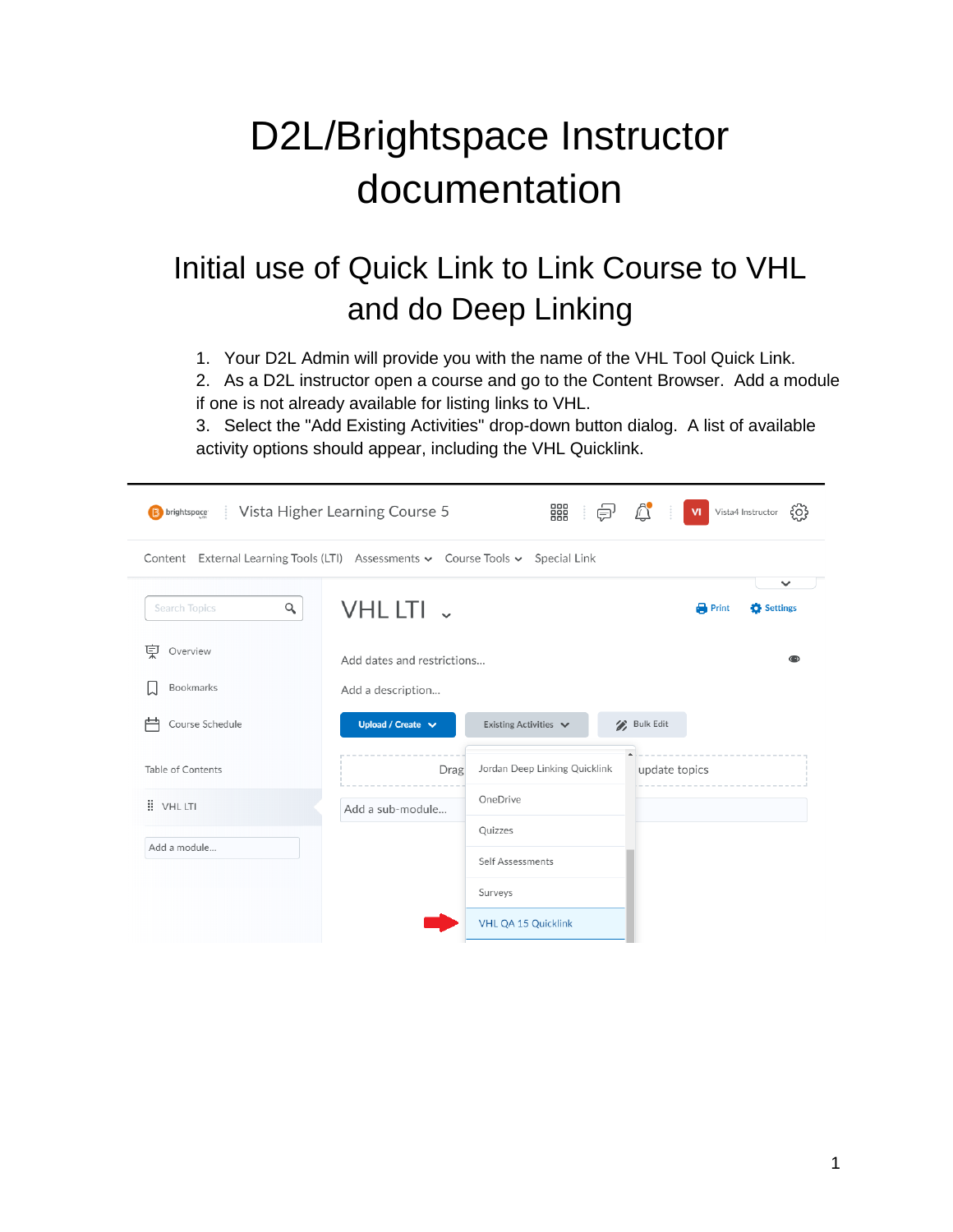4. Select the VHL Quicklink from the drop-down. A VHL login page will be displayed the first time the instructor links to VHL.

| log in                                                        |  |
|---------------------------------------------------------------|--|
| Please log in to associate your VHL account                   |  |
| with your LMS account.<br>You will only need to do this once. |  |
| USERNAME OR EMAIL ADDRESS                                     |  |
|                                                               |  |
| PASSWORD                                                      |  |
|                                                               |  |
| LOG IN                                                        |  |
|                                                               |  |
| Forgot your password?                                         |  |
| Don't have an account?                                        |  |
| Contact your Modern Language Specialist to<br>get set up!     |  |
|                                                               |  |

5. The instructor should enter their VHL credentials. If they do not already have a VHL instructor account, they should contact their MLS to get one.

6. After logging in the instructor is directed to the **Course Connector** page, which will list what current VHL course sections the instructor has available for linking.

|                  | $\checkmark$                                                   |                                                                   |
|------------------|----------------------------------------------------------------|-------------------------------------------------------------------|
|                  |                                                                |                                                                   |
|                  |                                                                |                                                                   |
| Course Connector |                                                                |                                                                   |
|                  | To link this context with VHL, select the appropriate section. |                                                                   |
|                  | Don't see the section you're looking for? v                    |                                                                   |
| School:          | Abraham Baldwin Agricultural College                           | Course/Section:<br>VistaCourse5<br>Vista Higher Learning Course 5 |
|                  | Abraham Baldwin Agricultural College                           |                                                                   |
|                  | <b>Portales</b>                                                |                                                                   |
|                  | <b>VHL Section</b>                                             | Linked?                                                           |
|                  | <b>VHL Course</b>                                              |                                                                   |
|                  | VHL Section 1<br>Jul 26, 2020 - Nov 11, 2020                   | Not linked                                                        |
|                  |                                                                | <b>LINK THIS SECTION</b>                                          |
|                  |                                                                |                                                                   |
|                  |                                                                |                                                                   |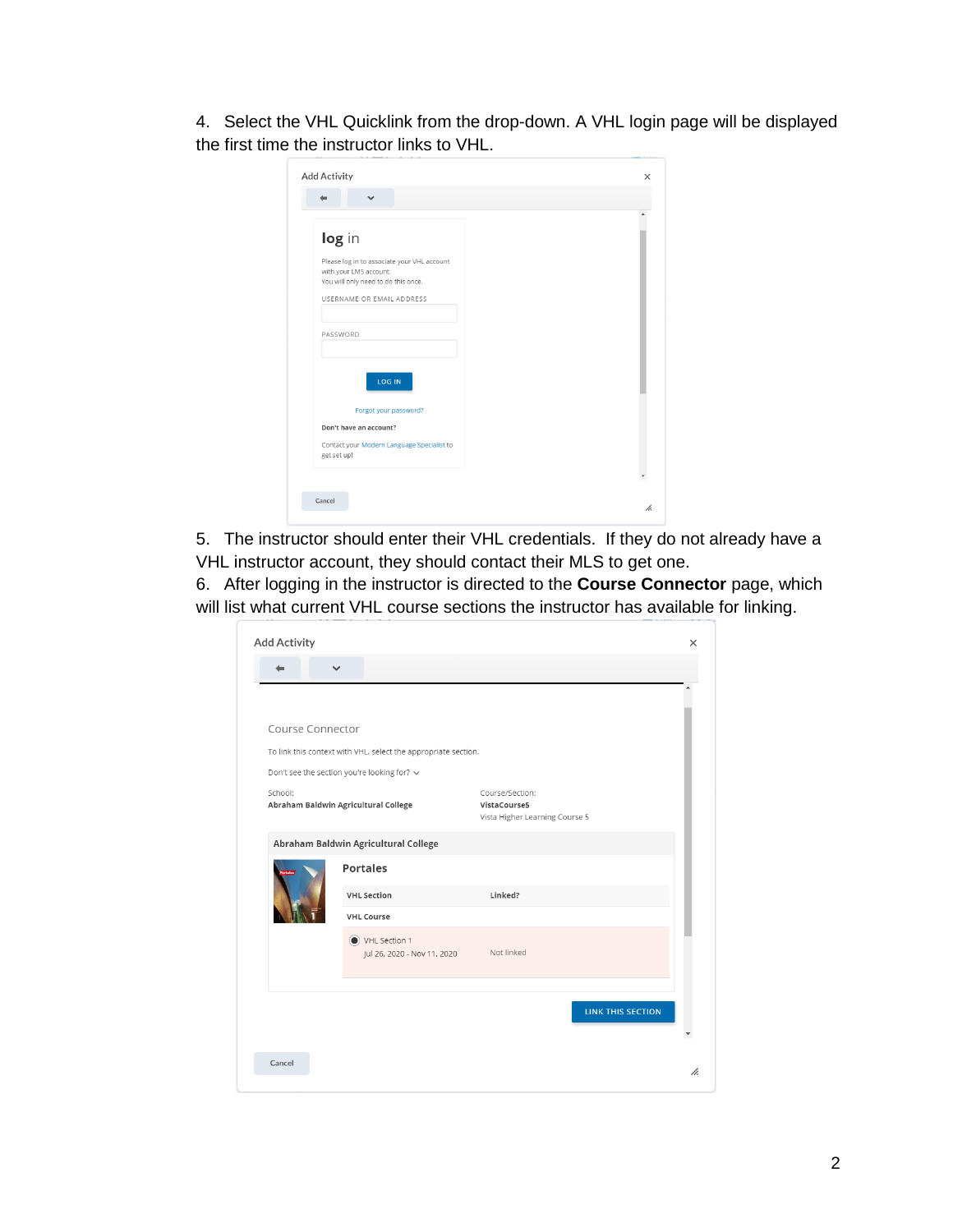If the desired course section does not exist yet, the instructor is directed to the VHLCentral page to create it, and then re-enter VHL using the VHL Quicklink. 7. On the **Course Connector** page select the desired course section and click LINK THIS SECTION. A dialog should open with 4 linking options:

- 1) **LINK TO CURRENT ASSIGNMENTS** links to the student dashboard.
- 2) **LINK TO A SPECIFIC ACTIVITY**
- 3) **LINK TO A SPECIFIC ASSESSMENT**
- 4) **LINK TO VHL CENTRAL HOME**

#### **Current Assignments**

Create a link to the student dashboard, which provides easy access to upcoming assigned work. You can add this same link into multiple locations of your course, and it will always show the work relevant based on the current date.

LINK TO CURRENT ASSIGNMENTS

#### **Specific Activity**

Choose a single activity to embed into your course. e.g. a video or other presentational material, or specific high-value quiz or exam.

LINK TO A SPECIFIC ACTIVITY

LINK TO A SPECIFIC ASSESSMENT

#### **VHLCentral Home**

Create a link that both instructors and students can use to automatically log in to their account's VHL Home page.

LINK TO VHLCENTRAL HOME

- a. To link to the student dashboard choose **LINK TO CURRENT** 
	- **ASSIGNMENTS**. You should be returned to the VHL module and see an item link for **"Current Assignments"**. Next to the item link should be a drop-down button that lists options for the item. Click on the drop-down button and select the "Edit properties in place" item from that list. A check box should appear to "Open as External Resource" – check that box and click on the module title (under the Table of Contents) on the left to save your settings. Then the instructor can select that item to open a preview of the student dashboard in a new tab.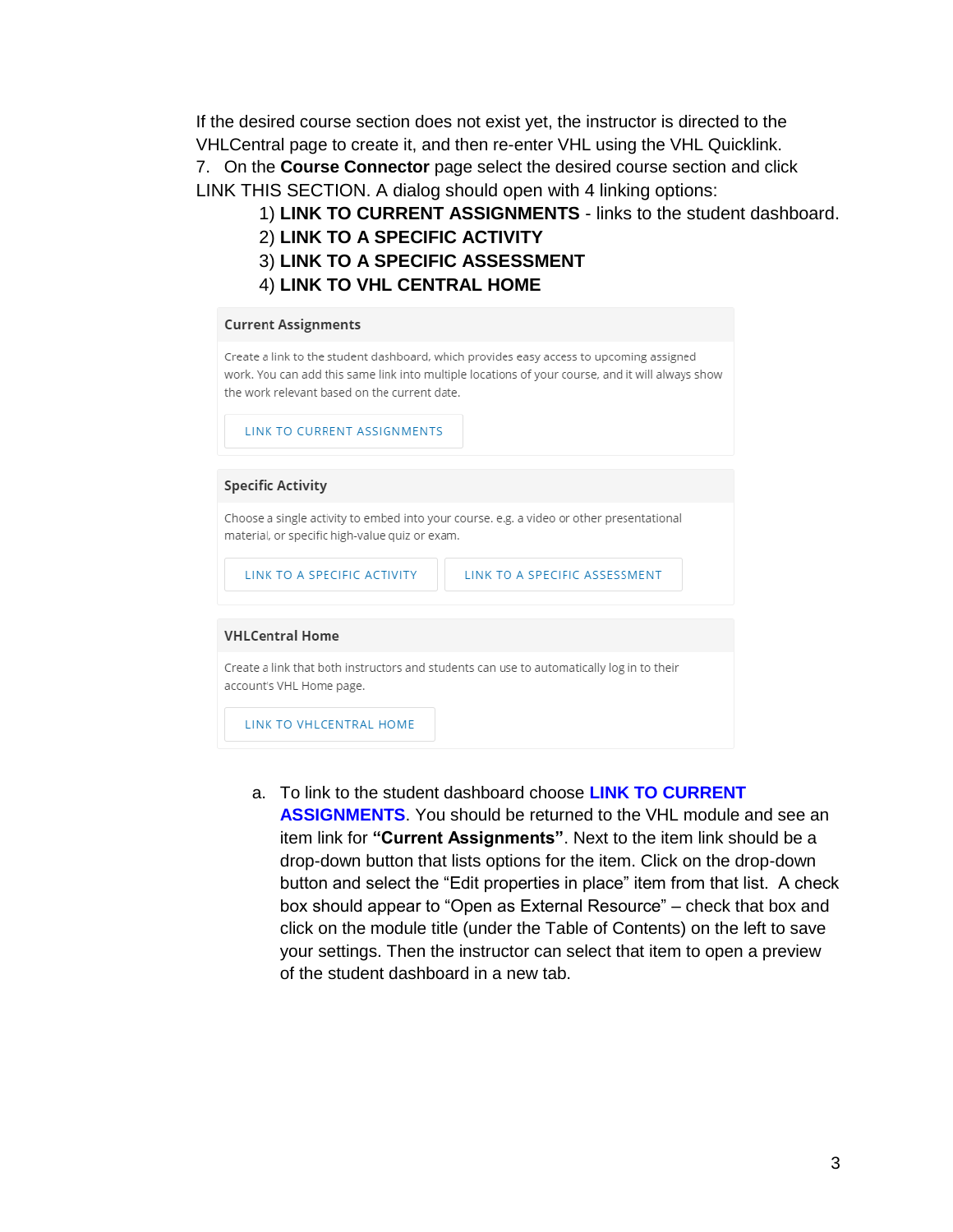- b. To link to a specific activity:
	- i. Choose **LINK TO A SPECIFIC ACTIVITY.** You should be directed to a preview of the VHL program Content > Activities page. On the right side should appear a link for each activity. Activities that have been assigned in the VHL program will have due dates as expected.

|        | <b>Add Activity</b>           |                                   |              |                          | $\times$ |
|--------|-------------------------------|-----------------------------------|--------------|--------------------------|----------|
|        | $\checkmark$                  |                                   |              |                          |          |
|        |                               | Activities<br>Lección 1 Contextos |              |                          |          |
|        |                               |                                   |              |                          |          |
|        | Lección 1   Contextos         |                                   |              | ALL ACTIVITIES $\forall$ |          |
|        | <b>Explore</b>                |                                   | Due date     |                          |          |
|        | Hotspot: Hola, ¿qué tal?      |                                   | <b>Today</b> | <b>LINK</b>              |          |
|        | Presentation: Hola, ¿qué tal? |                                   | Today        | <b>LINK</b>              |          |
|        |                               |                                   |              |                          |          |
| Cancel |                               |                                   |              |                          | h.       |

- ii. Select a link for the activity you wish to link to. A **Create Link** dialog should open with a CANCEL link and **CREATE** button.
- iii. Select the **CREATE** button. You should be returned to the VHL module and see an item link for the activity. Next to the item link should be a drop-down button that lists options for the item. Click on the drop-down button and select the "Edit properties in place" item from that list. A check box should appear to "Open as External Resource" – check that box and click on the module title (under the Table of Contents) on the left to save your settings. Then the instructor can select that item to open the activity.
- c. To link to a specific assessment:
	- i. Choose **LINK TO A SPECIFIC ASSESSMENT**. You should be directed to a preview of the VHL program Content > Assessment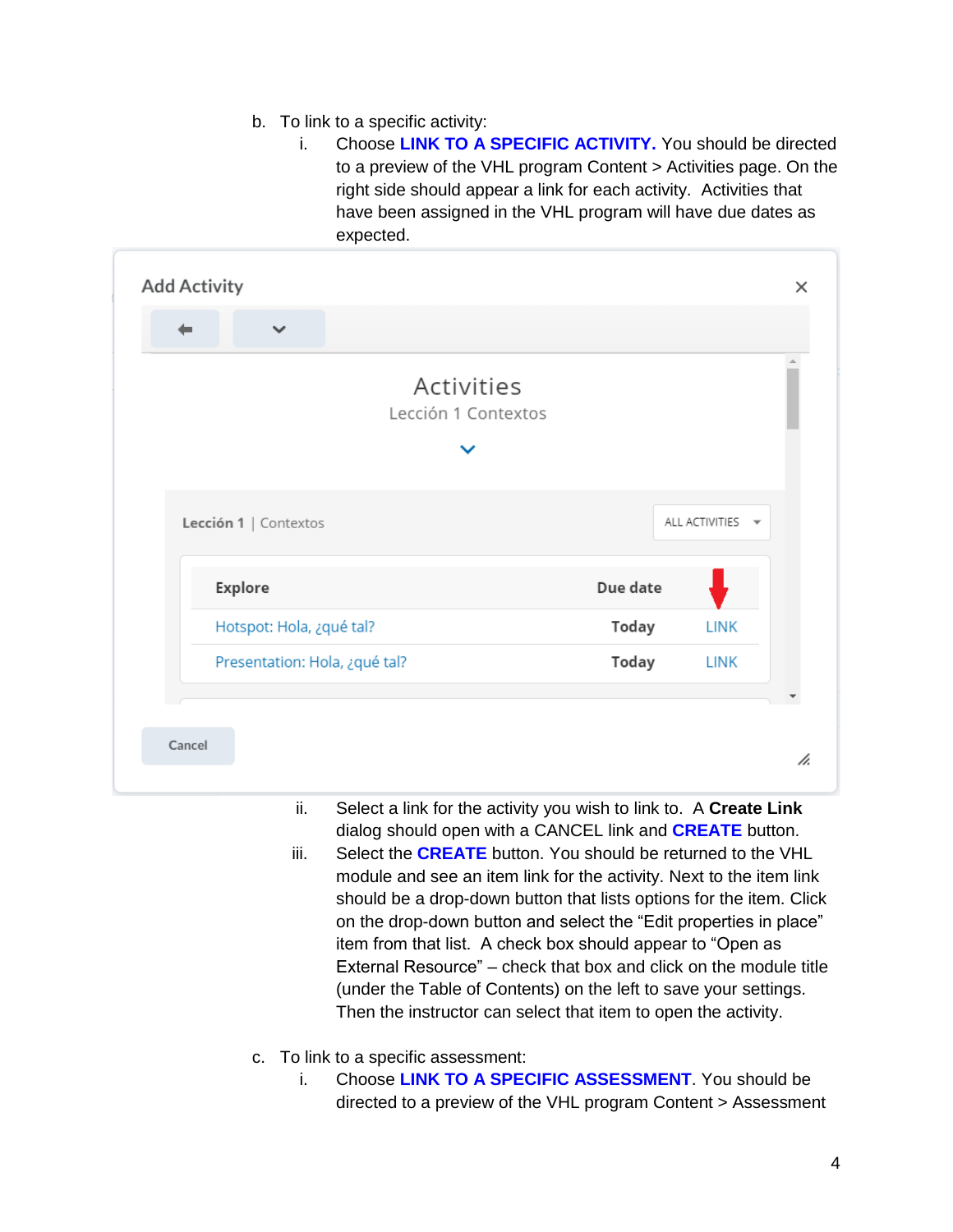| <b>Add Activity</b>                                                                                                        |
|----------------------------------------------------------------------------------------------------------------------------|
| $\checkmark$                                                                                                               |
| Assessment                                                                                                                 |
| Lección 1   Hola, ¿qué tal? v                                                                                              |
| Vocabulary Quizzes                                                                                                         |
| Grammar Quizzes                                                                                                            |
| Lesson Tests                                                                                                               |
| Vocabulary Quizzes<br>ALL ACTIVITIES $\blacktriangledown$                                                                  |
| Assessment<br>Due date                                                                                                     |
| <b>Pa</b> Today<br><b>LINK</b><br>Contextos - Miniprueba                                                                   |
| AVAILABILITY<br>No   Release<br>RESULT AVAILABILITY<br>Yes After grading<br>PASSWORD PROTECTED<br>No<br>TIME LIMIT<br>None |
|                                                                                                                            |
| Cancel                                                                                                                     |

page. On the right side should appear a link for each assessment. Assessments that have been assigned in the VHL program will have due dates as expected.

- ii. Select a link for the assessment you wish to link to. A **Create Link** dialog should open with a CANCEL link and **CREATE** button.
- iii. Select the **CREATE** button. You should be returned to the VHL module and see an item link for the assessment. Next to the item link should be a drop-down button that lists options for the item. Click on the drop-down button and select the **"Edit properties in place"** item from that list. A check box should appear to **"Open as External Resource"** – check that box and click on the module title (under the **Table of Contents**) on the left to save your settings. Then the instructor can select that item to open a preview of the student dashboard, activity or assessment in a new tab.
- d. To link to the VHL Central page choose **LINK TO VHL CENTRAL HOME**. You should be returned to the VHL module and see an item link for **"VHLCentral Home"**. Next to the item link should be a drop-down button that lists options for the item. Click on the drop-down button and select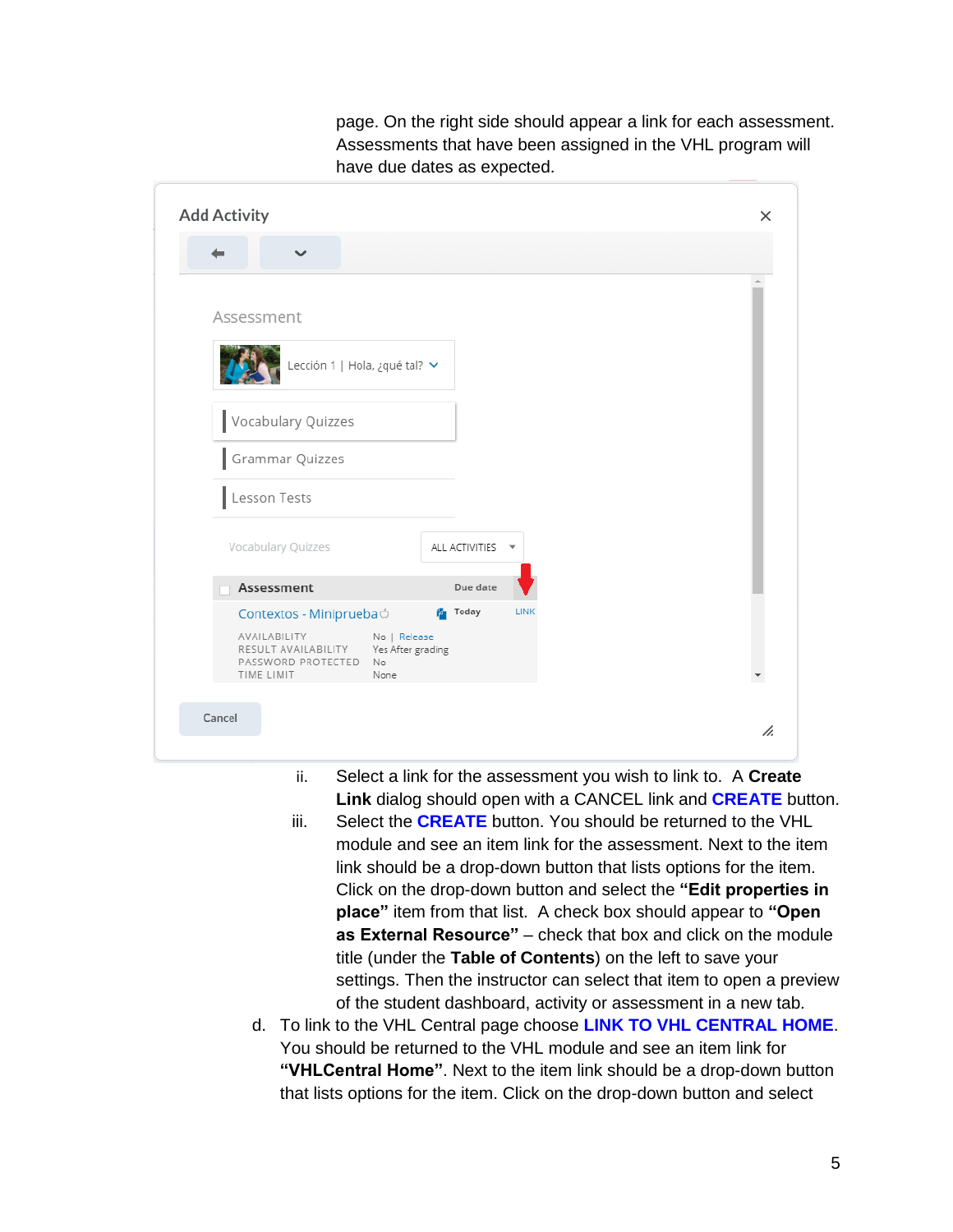the "Edit properties in place" item from that list. A check box should appear to "Open as External Resource" – check that box and click on the module title (under the Table of Contents) on the left to save your settings. Then the instructor can select that item to open a preview of the student dashboard in a new tab.

### Enabling Gradebook Sync:

The instructions below describe how to have VHL grades appear in the D2L gradebook.

1. In the Content area of the D2L course use the **Current Assignments** link previously created (see above) to load a preview of the student's dashboard. Select the **VHL Central** link in the upper left of the dashboard page.

| <b>VHL Central</b>                       |                                                      | Fredricka Sipes $\bigotimes$ Chat $\bigcirc$ Contrast $\bigcirc$ Help $\bigcirc$ Logout      |
|------------------------------------------|------------------------------------------------------|----------------------------------------------------------------------------------------------|
| <b>Portales 1</b>                        | ▲<br>functionality in the preview has been disabled. | This is a preview of what your students see on their dashboard. Some                         |
| <b>Course Dashboard</b>                  |                                                      |                                                                                              |
| Previous Due Dates (0)<br>Due Dates      |                                                      | <b>Class Bulletin</b>                                                                        |
| Due Wednesday<br><b>AUG</b><br>48m<br>5. | 3 activities<br>0% complete                          | <b>Notifications (0)</b><br>No notifications<br><b>Announcements (0)</b><br>No announcements |
| Lección 1 : Contextos                    |                                                      |                                                                                              |
| Lección 1 : Vocabulary Quiz              | <b>START</b>                                         | <b>III</b> Study Center<br><b>Vocabulary Tools</b><br>Dictionary                             |
| No more due dates                        |                                                      | $A^{\mathsf{L}}$ Grades                                                                      |
|                                          |                                                      | No grades available.                                                                         |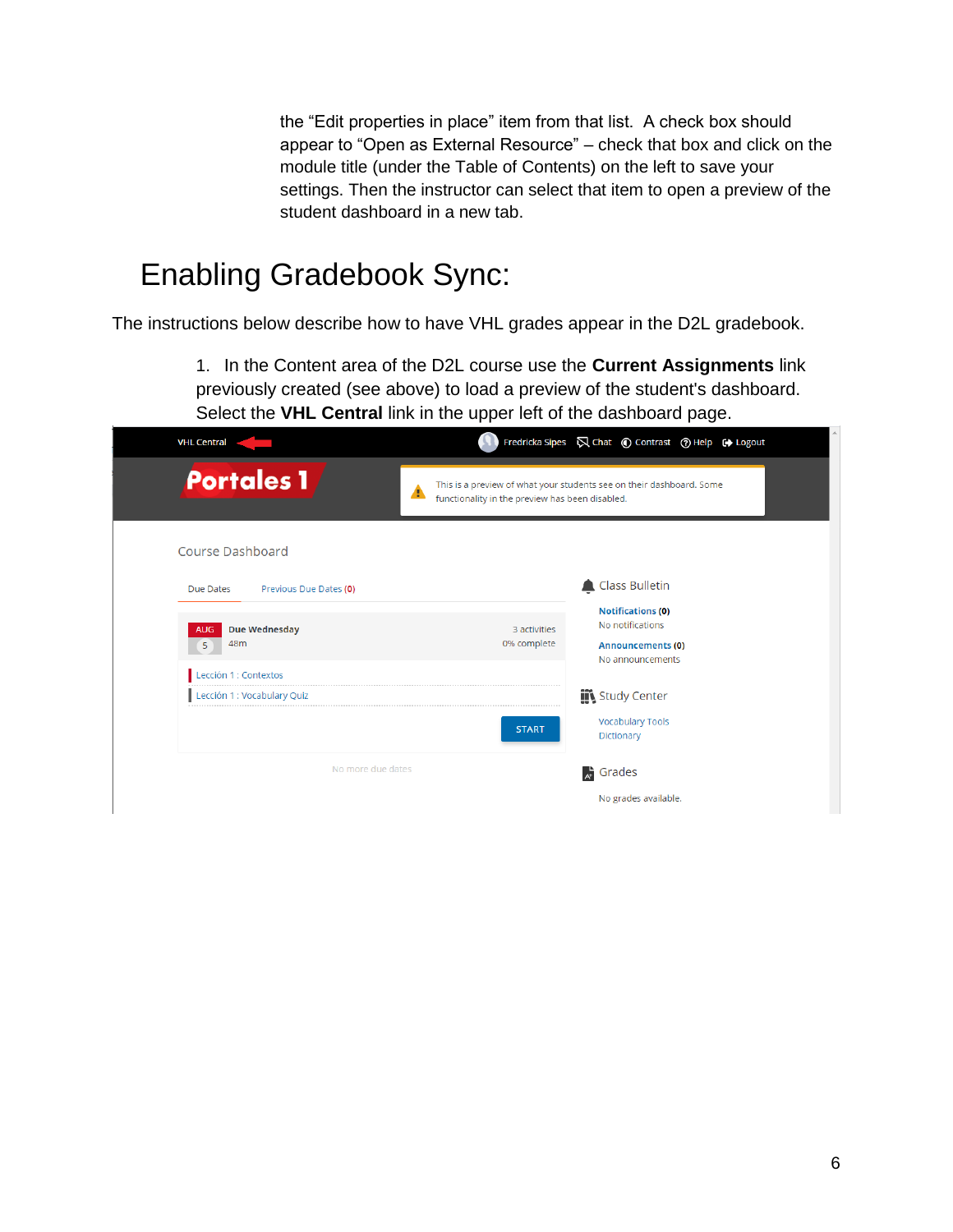### The instructor's VHL Central page should load.



a. Go into the VHL book/program the course is in and in the linked VHL course section go to Grades > Gradebook > Scores (tab). A "LMS SYNC" link should appear on the right.

| <b>VHL Central</b>                                                                                                                              |                                    |            |                                         | Fredricka Sipes $\bigtriangledown$ Chat (c) Contrast (?) Help (+) Logout |
|-------------------------------------------------------------------------------------------------------------------------------------------------|------------------------------------|------------|-----------------------------------------|--------------------------------------------------------------------------|
| <b>Portales 1</b>                                                                                                                               | <b>Courses</b>                     | Content    | <b>VHL Course</b><br>Calendar<br>Grades | <b>VHL Section 1</b><br>$\ddot{\phantom{1}}$<br>Communication            |
| Gradebook<br><b>SCORES</b><br><b>ROSTER</b><br><b>LATE WORK</b>                                                                                 | <b>REPORTS</b><br><b>ANALYTICS</b> |            |                                         | Need help? Chat with an agent.                                           |
| <b>VIEW BY</b><br>ALL CATEGORIES $\blacktriangledown$<br>All Lessons $\blacktriangledown$<br>PERCENTAGE -<br>Lesson<br>$\overline{\phantom{a}}$ |                                    | + ADD ITEM | <b>EXPORT</b>                           | $P = 3$<br><b>LMS SYNC</b><br>$L = 1$                                    |
| <b>Student</b><br>Lección 1<br><b>Cumulative Grade</b>                                                                                          |                                    |            |                                         |                                                                          |
|                                                                                                                                                 |                                    |            |                                         |                                                                          |

b. Select the "LMS SYNC" link and an **LMS Sync** dialog will open with an EDIT SETTINGS option where the instructor can enable syncing and choose what columns (Cumulative, Lessons, Weeks or Category) he/she wishes to appear in their LMS gradebook.

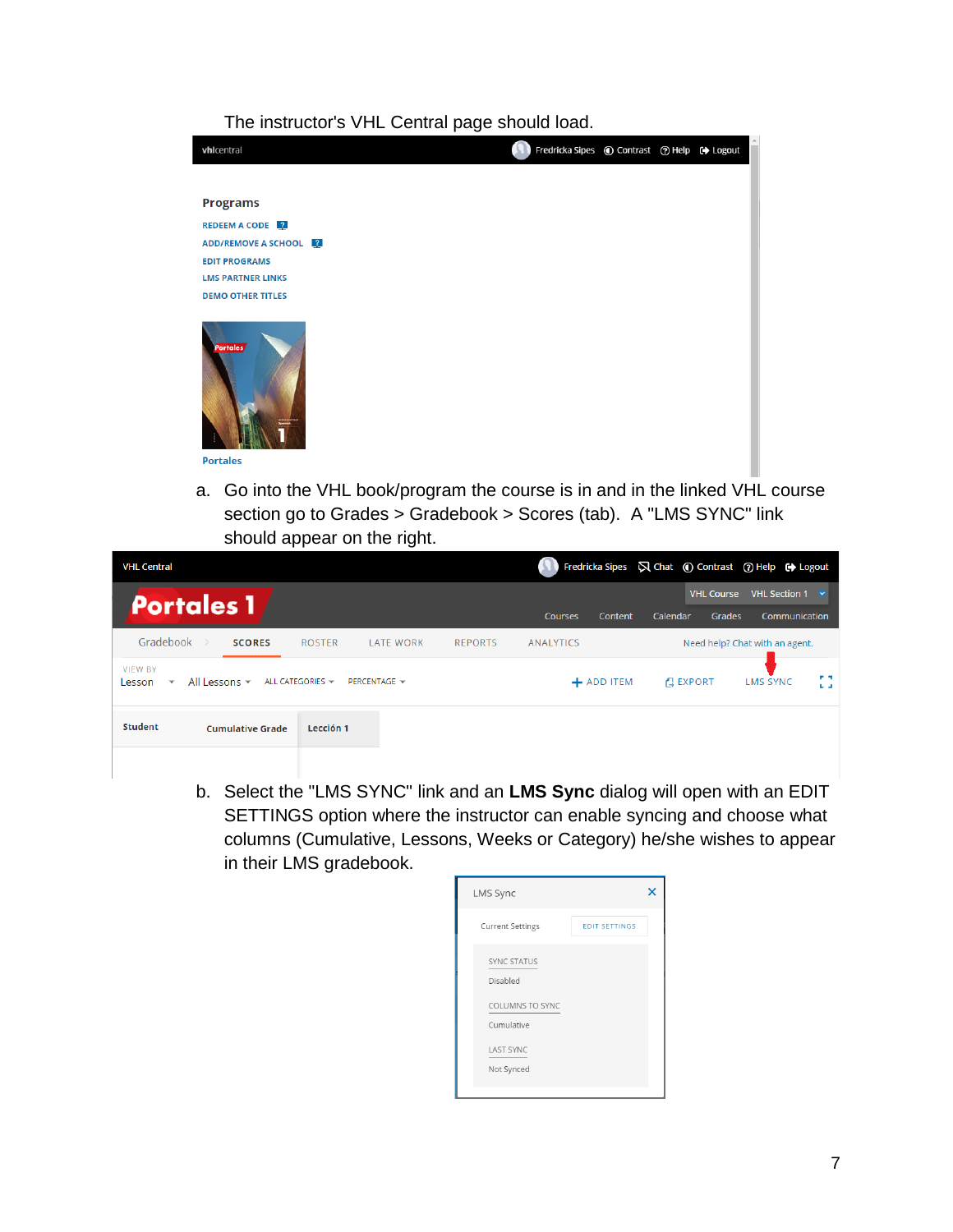c. Select EDIT SETTINGS and the Edit Settings options appear.

| <b>LMS Sync</b>                                                             |  |
|-----------------------------------------------------------------------------|--|
| <b>Edit Settings</b>                                                        |  |
| <b>SYNC STATUS</b><br>◯ Enabled (C) Disabled                                |  |
| <b>COLUMNS TO SYNC</b><br>(C) Cumulative<br>○ Lesson<br>Week<br>() Category |  |
| CANCEL<br><b>SAVE</b>                                                       |  |

d. Select "Enabled" for SYNC STATUS.

| <b>LMS Sync</b>                                                    |  |
|--------------------------------------------------------------------|--|
| <b>Edit Settings</b>                                               |  |
| <b>SYNC STATUS</b><br>◎ Enabled ○ Disabled                         |  |
| <b>COLUMNS TO SYNC</b><br>Cumulative<br>Lesson<br>Week<br>Category |  |
| <b>SAVE</b><br>CANCEL                                              |  |